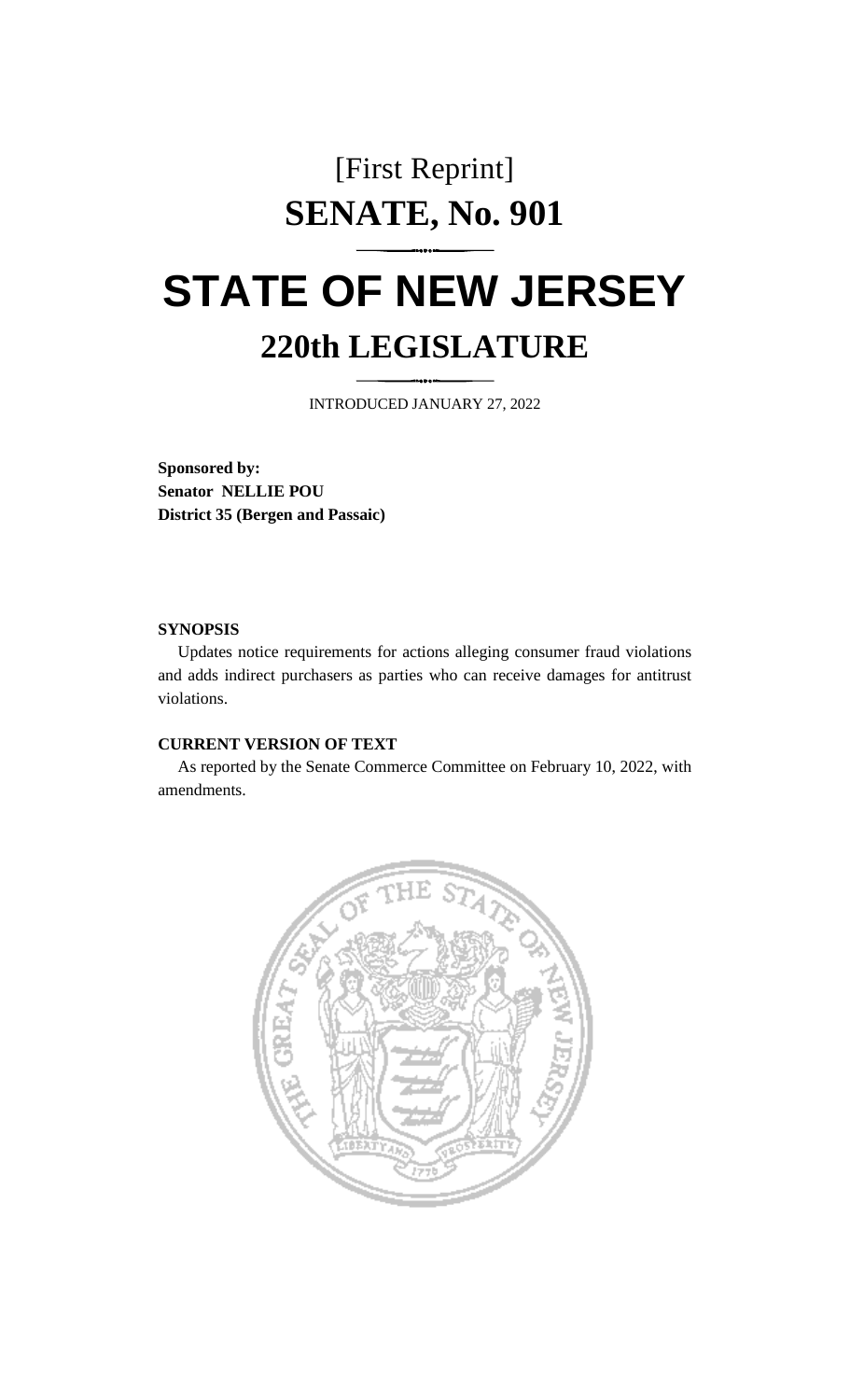### **S901** [1R] POU

 **AN ACT** concerning claims alleging violations of consumer fraud or antitrust, and amending various sections of the statutory law. **BE IT ENACTED** *by the Senate and General Assembly of the State of New Jersey:* 1. Section 2 of P.L.1960, c.39 (C.56:8-2) is amended to read as follows: 2. The act, use or employment by any person of any **[**unconscionable**]** commercial practice that is unconscionable or abusive, deception, fraud, false pretense, false promise, misrepresentation, or the knowing, concealment, suppression, or omission of any material fact with intent that others rely upon such concealment, suppression or omission, in connection with the sale or advertisement of any merchandise or real estate, or with the subsequent performance of such person as aforesaid, whether or not any person has in fact been misled, deceived or damaged thereby, is declared to be an unlawful practice; provided, however, that nothing herein contained shall apply to the owner or publisher of newspapers, magazines, publications or printed matter wherein such advertisement appears, or to the owner or operator of a radio or television station which disseminates such advertisement when the owner, publisher, or operator has no knowledge of the intent, design or purpose of the advertiser. (cf: P.L.1975, c.294, s.1) 2. Section 4 of P.L.1960, c.39 (C.56:8-4) is amended to read as follows: 4. a. To accomplish the objectives and to carry out the duties prescribed by this act, the Attorney General, in addition to other powers conferred upon him by this act, may issue subpoenas to any person, administer an oath or affirmation to any person, conduct hearings in aid of any investigation or inquiry, promulgate such rules and regulations, and prescribe such forms as may be necessary, which shall have the force of law. b. In an action brought by the Attorney General, any commercial practice that violates State or federal law is conclusively presumed to be an unlawful practice under section 2 of P.L.1960, c.39 39 (C.56:8-2). <sup>1</sup>Nothing in this subsection shall be construed to restrict 40 the scope of unlawful practices under section 2 of P.L.1960, c.39 (C.56:8-2) in actions not brought by the Attorney General.**<sup>1</sup>** (cf: P.L.1960, c.39, s.4) 3. Section 8 of P.L.1971, c.247 (C.56:8-20) is amended to read as follows:

**EXPLANATION – Matter enclosed in bold-faced brackets [thus] in the above bill is not enacted and is intended to be omitted in the law.**

**Matter underlined thus is new matter. Matter enclosed in superscript numerals has been adopted as follows: Senate SCM committee amendments adopted February 10, 2022.**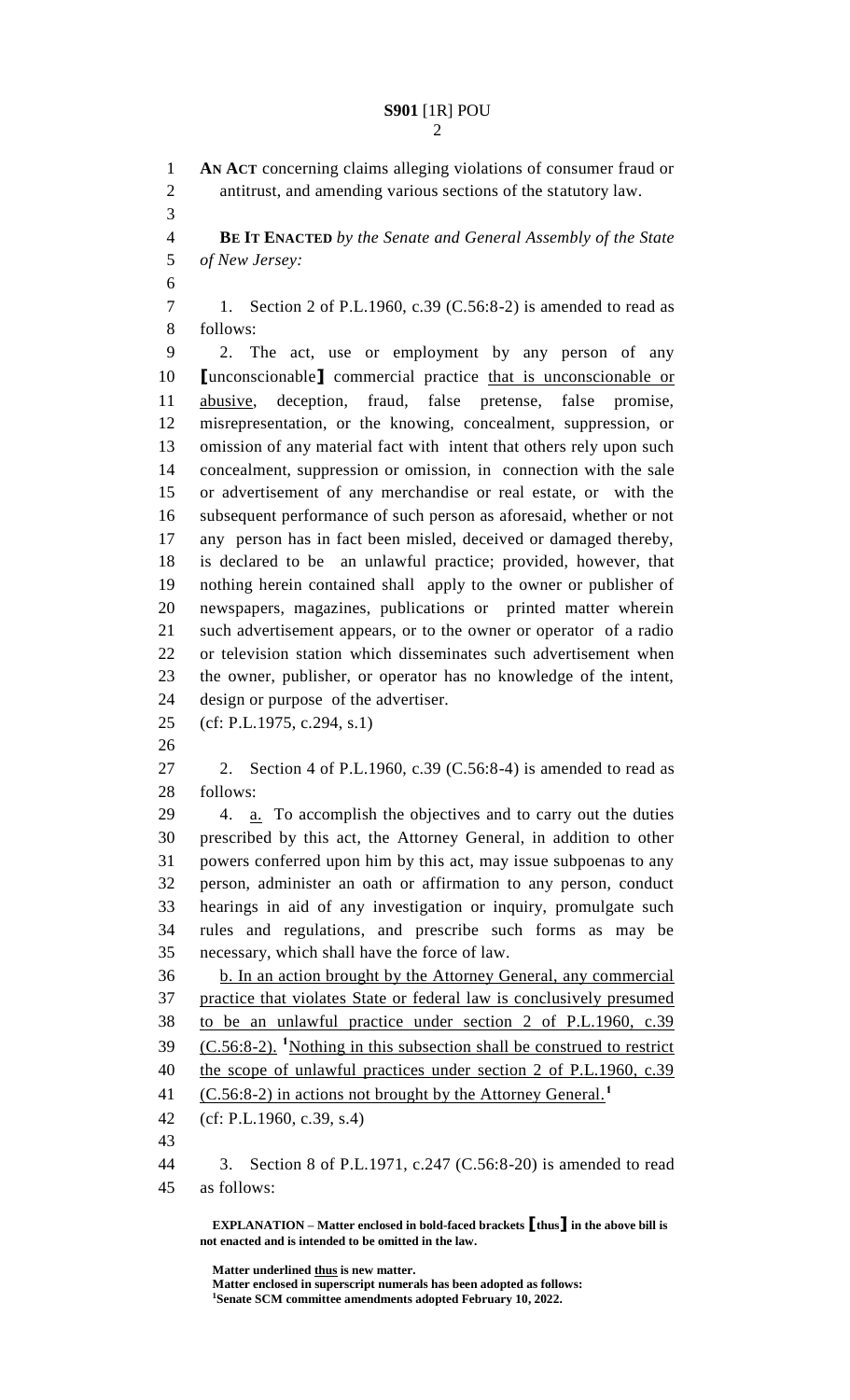8. Any party to an action asserting a claim, counterclaim or defense based upon violation of this act, or the act hereby amended or supplemented, shall electronically mail to a dedicated address or account established by the Attorney General for this purpose a copy of (i) the initial **[**or**]**, responsive or amended pleading containing the claim, counterclaim or defense and any dispositive motion on such claim, counterclaim or defense, with any accompanying brief or legal memoranda, and (ii) any Appellate Civil Case Information Statements or appellate brief relating to such a claim, counterclaim or defense to the Attorney General within **[**10 days**]** 24 hours after the filing of such pleading or document with the court. Upon application to the court wherein the matter is pending, the Attorney General shall be permitted to intervene or to appear in any status appropriate to the matter. (cf: P.L.1971, c.247, s.8) 4. Section 12 of P.L.1970, c.73 (C.56:9-12) is amended to read as follows: 12. a. Any person who shall be injured in his business or property by reason of **[**a**]** anticompetitive conduct in violation of the provisions of **[**this act**]** P.L.1970, c.73 (C.56:9-1 et seq.) may sue therefor and shall recover a sum of not less than \$1,000 or 23 threefold the damages sustained by him and interest on the damages from date of complaint, whichever amount is greater, together with reasonable attorneys' fees, filing fees and reasonable costs of suit; provided that indirect purchasers injured by an illegal overcharge shall be entitled to recover only compensatory damages, together with reasonable attorneys' fees, filing fees, and reasonable costs of suit in actions not brought under subsection b. of this section. Reasonable costs of suit may include, but shall not be limited to the expenses of discovery and document reproduction. b. The State and any of its political subdivisions and public agencies shall be deemed a person within the meaning of this section. The Attorney General, on behalf of the State or any of its political subdivisions or public agencies, or the political subdivision or public agency at the direction of or with the permission of the Attorney General, may institute an action to recover the damages provided for by this section or by any comparable provisions of Federal law, together with reasonable attorneys' fees, filing fees and reasonable costs of suit. 41 c. In any action pursuant to P.L.1970, c.73 (C.56:9-1 et seq.), 42 the fact that the State, or any political subdivision or public agency of the State or any political subdivision, or any person who has sustained damages by reason of violation of P.L.1970, c.73 (C.56:9- 45 1 et seq.), has not dealt directly with the defendant shall not bar or otherwise limit recovery except as provided in this section. In any 47 action or actions in which claims are asserted against a defendant 48 by both direct and indirect purchasers, the court may take such steps